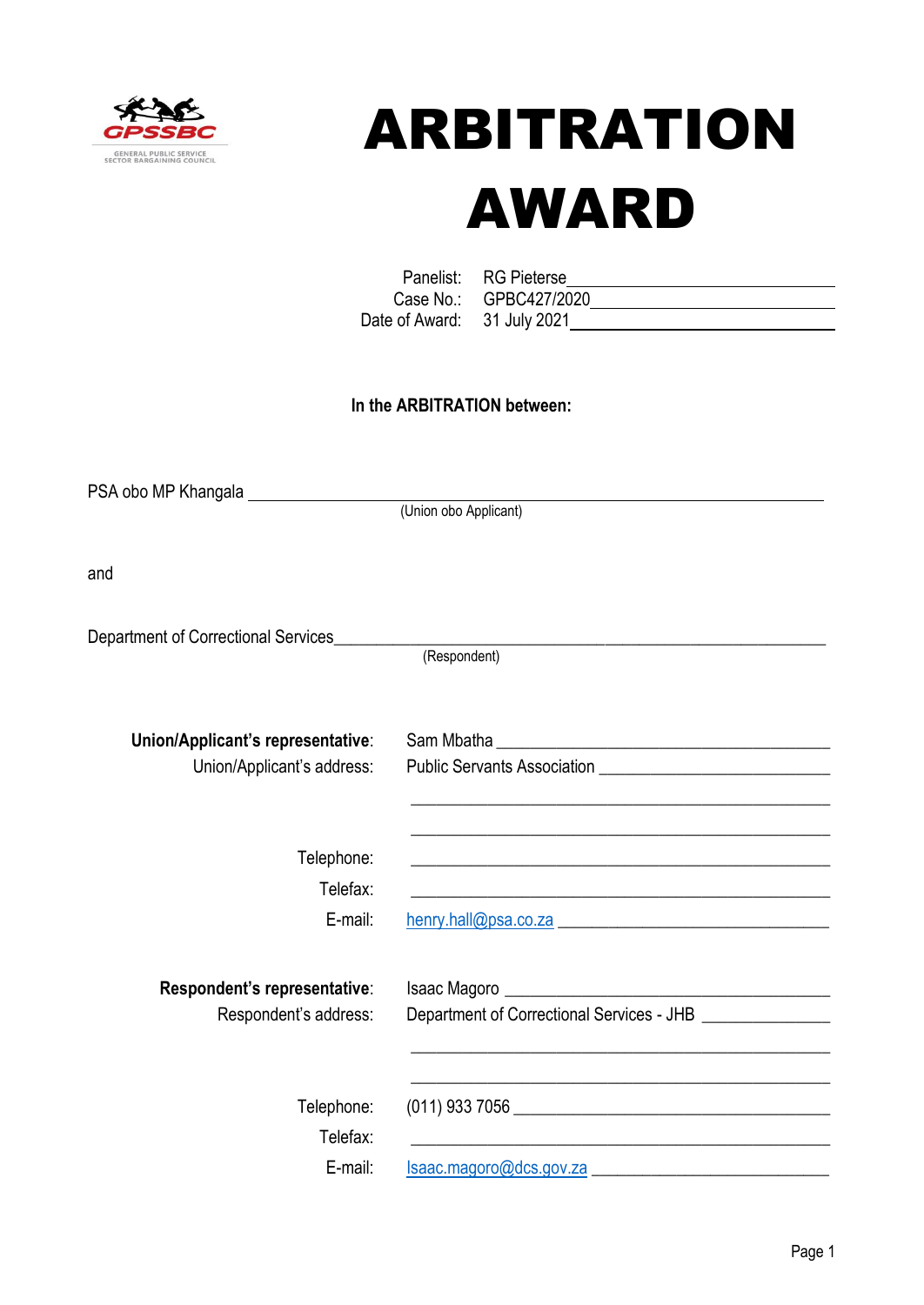#### **DETAILS OF HEARING AND REPRESENTATION**

- [1] This is the award in the arbitration between PSA obo MP Khangala (hereinafter referred to as the Applicant) and Department of Correctional Services, (hereinafter referred to as the Respondent) that was held on 28/08/2020, 08/12/2020, 02/02/2021, 25/02/2021 and 31/05/2021.
- [2] The arbitration was held under the auspices of the General Public Service Sectoral Bargaining Council (GPSSBC) in terms of section 191 of the Labour Relations Act 66 of 1995 as amended (LRA) and the award is issued in terms of section 138(7) of the LRA.
- [3] Both parties were present at the arbitration. The Applicant was represented by Mr Sam Mbatha, an official from the Public Servants Association (PSA) and the Respondent was represented by Mr Isaak Magoro.

### **ISSUE TO BE DECIDED**

[4] Whether the dismissal of the applicant was procedurally fair.

### **IN LIMINE**

- [5] The Respondent raised a point *In Limine* that the Commissioner / Council does not have jurisdiction to arbitrate the matter is it is not one that relates to unfair dismissal based on procedure, but it relates to the unlawfulness of the dismissal.
- [6] The Commissioner decided to proceed with the matter to get more facts and detail about the matter.

## **BACKGROUND TO THE ISSUE**

- [7] The Applicant was challenging the procedural fairness of the dismissal.
- [8] The Applicant cited that the Correctional Services Act, 11 of 1998 gives authority to the Department Investigation Unit (DIU) to investigate acts of misconduct related to theft, fraud and maladministration as mentioned in section 95A and B of the Correctional Services Act, 111 of 1998.
- [9] The Applicant further cited that the Code Enforcement Unit should then proceed to prosecute that matter / disciplinary hearing in terms of section 95A and B of the Correctional Services Act, 111 of 1998. The Applicant further referred to Circular 3 of 2018 signed by the National Commissioner authorizing the DIU and CE to deal with section 95A and B as investigators and prosecutors and not by the Regions or Management Area.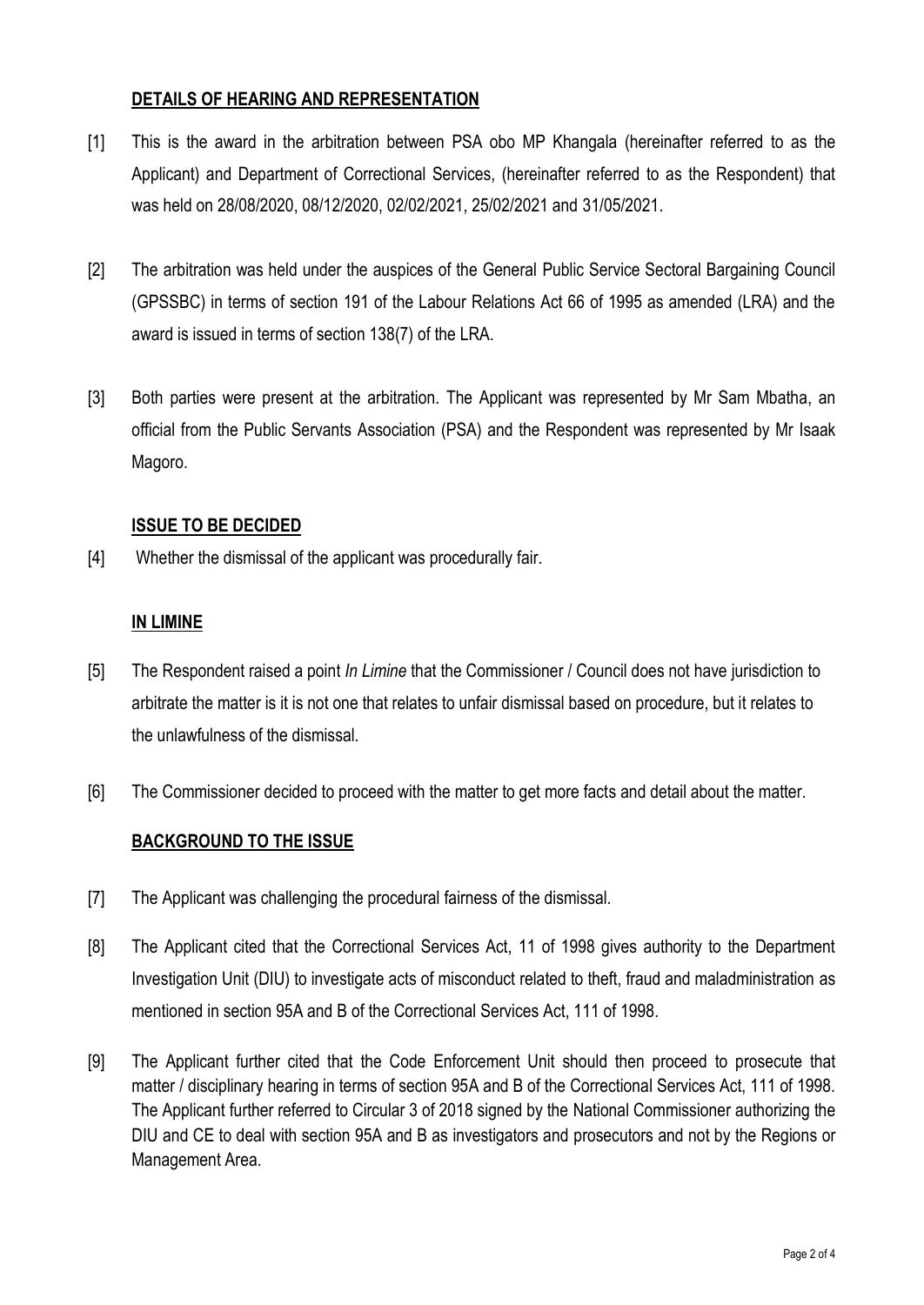- [10] The Applicant stated that the Johannesburg Management Area investigated his case which involved acts of misconduct referred to in section 95A and B of the Act which as actually supposed to be referred to the DIU for investigation and the Code Enforcement Unit for prosecution.
- [11] The Applicant was investigated for fraud and theft by Management Area.
- [12] The Applicant was charged and subjected to a formal disciplinary hearing.
- [13] During the hearing, the applicant's representative raised a *point in limine* stating that the proceedings was unlawful as the Management Area investigated the matter and subsequently convened a disciplinary hearing which was not in compliance with section 95A and B of the Correctional Services Act, 111 of 1998.
- [14] The Chairperson ruled that the proceedings were properly convened since it was convened in terms of section 95A and B of the Correctional Services Act, 111 of 1998.
- [15] The Applicant then decided to abandon the proceedings and waived his right to be heard.
- [16] The Chairperson proceeded with the disciplinary hearing in the absence of the applicant and the applicant was subsequently dismissed.

## **SURVEY OF EVIDENCE AND ARGUMENT**

- [17] It is the argument of the Respondent that the Council lacks jurisdiction to arbitrate this matter as the applicant is challenging the lack of authority by the Management Area to investigate the misconduct as it relates to fraud and theft. Put differently, the Applicant is challenging the lawfulness of the dismissal.
- [18] The Applicant's argument is based on the fact that the investigation and subsequent prosecution of the applicant was supposed to be done by the DIU and CEU respectively.
- [19] The entire case of the applicant is based on the fact that the investigation was conducted by the Management Area and not the DIU in terms of section 95A and B of the Correctional Services Act, 111 of 1998. The applicant's contention goes further to the extend that the disciplinary hearing should have been initiated by the Code Enforcement Unit as per section 95A and B of the CSA.